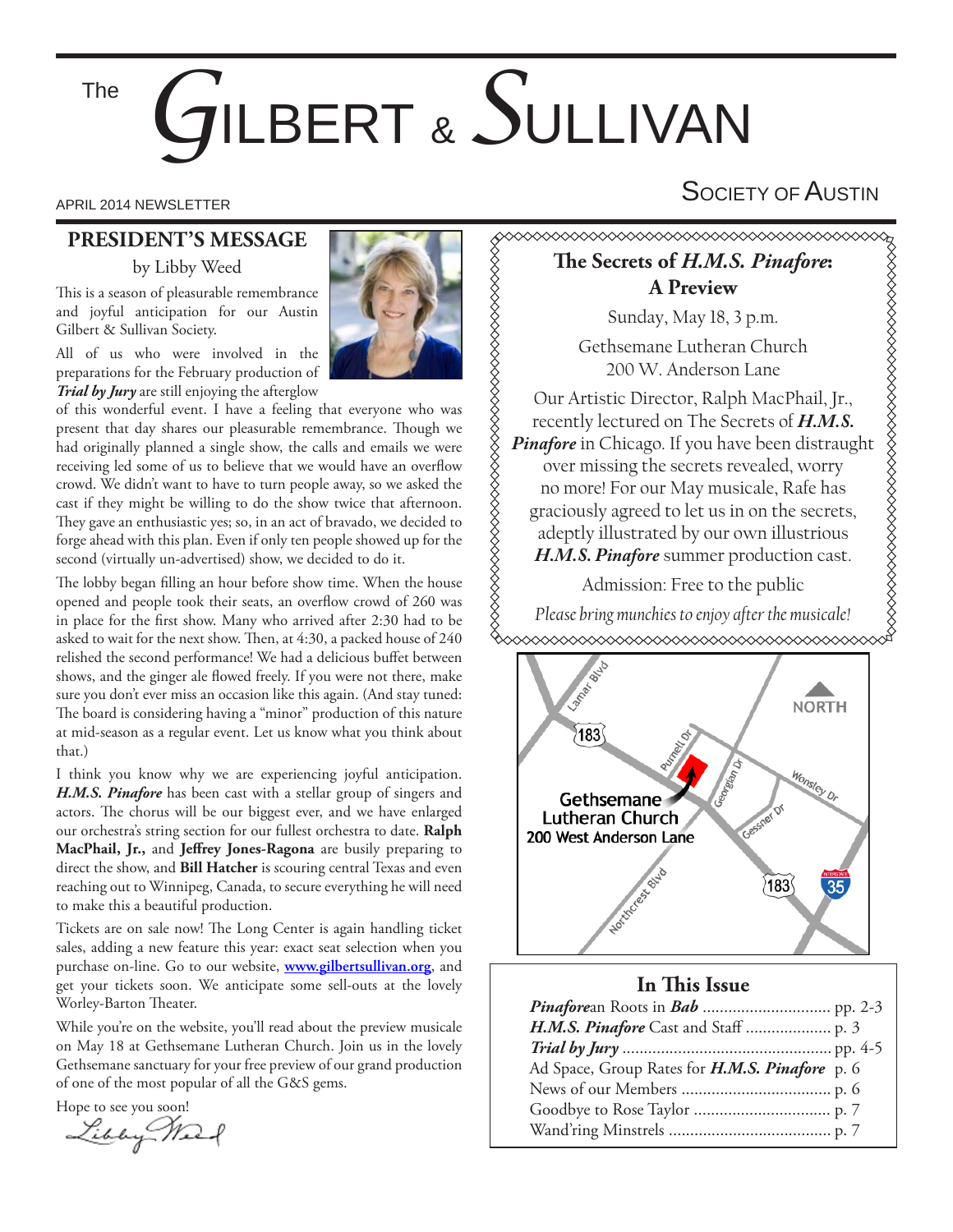# *Pinafore***an Roots in** *Bab*

by Ralph MacPhail, Jr.



In Act II of *The Yeomen of the Guard*, jester Jack Point tells the dour jailor Wilfred Shadbolt that he will not only teach him his original songs, riddles and paradoxes, but will go farther—and reveal his source! His source is **The Merrie Jestes of Hugh Ambrose.** 

This is why a writer decades ago in *The Gilbert & Sullivan Journal* referred to Gilbert's collection

of light verse as the librettist's "*Hugh Ambrose*," for Savoyards have for over a century now taken delight in reading these early verses, most of them written in the 1860s, for ideas that W. S. Gilbert "selfplagiarized" into the Savoy operas.

Many of those poems reflect Gilbert's love for the sea (his financial success as a writer enabled him to purchase yachts), and he may have thought that the sea was in his blood, for he claimed (not too seriously) to be descended from Sir Humphrey Gilbert (1539-1583), the half-brother to Sir Walter Raleigh, and an explorer, adventurer, Member of Parliament, a soldier in Queen Elizabeth's army, and pioneer in the colonization of North America.

Whether William Gilbert was descended from Humphrey Gilbert has never been established, but the former Gilbert's relationship to Bab is beyond dispute, for Bab was Gilbert's childhood nickname (short for "babby"). When Gilbert started signing his illustrations for his anonymously published verses with "Bab," they quickly became known as the *"*Bab Ballads." Most of them were culled from the weekly *Fun*, a penny comic paper (a rival to the twice-as-expensive *Punch*) for publication in book form, first in 1869, then 1874; these two collections were then combined, and to them were added additional ballads along with lyrics from the Savoy operas ("The Songs of a Savoyard"), and since the late nineteenth century, *The Bab Ballads* has never been out of print. In fact any public or academic library worthy of the name has at least one edition—and so should *yours*.

**The Bab Ballads** were called "Gilbert's *Hugh Ambrose*," as suggested above, because many ideas were taken from them and incorporated into his libretti. And perhaps no libretto has more antecedents in The *Bab Ballads* than does *H.M.S. Pinafore*.

I'd like to refer to but four and suggest what Gilbert adapted from each. Under each title I'll add a link to the ballad online so you can read the entire text for yourself. (Sue would have to add a couple pages to this issue if I were allowed to quote as extensively as I'd like!)

#### "The Bumboat Woman's Story"

#### **http://math.boisestate.edu/gas/bab\_ballads/html/bumboat\_woman.html**

If you are familiar with the music to *Pineapple Poll* (arranged from Sullivan's music by Charles Mackerras), you will know that this ballad formed the plotline for the ballet, originally choreographed by John Cranko for the Sadler's Wells Ballet in London. Read it! It's worth your time! You'll discover that Poll Pineapple, the bumboat woman of the ballad, loved the Captain of *The Hot Cross Bun*, who used to call her "Little Buttercup." (Need I mention that Little Buttercup, a bumboat woman in *H.M.S. Pinafore*, loves the Captain of that ship?)



*Gilbert's Bab drawings of (l-r) the Bumboat woman; Joe Golightly; and Able Seaman William Lee with Captain Reece*

#### "Joe Golightly; or, The First Lord's Daughter" **http://math.boisestate.edu/gas/bab\_ballads/html/joe\_golightly.html**

Pity poor wretched Joe Golightly! As the subtitle to the ballad suggests, he loves the First Lord of the Admiralty's daughter, who snubs him. He sings a "willow song" because of his unrequited love. Alas, there's no joy and rapture unforeseen at the end of this ballad as there is in *H.M.S. Pinafore*. (Need I mention that Gilbert adjusted the relationships in his opera, and had Joe's counterpart, Ralph Rackstraw, fall in love with the *Captain's* daughter instead of the First Lord's? *And* has the First Lord pick, in *H.M.S. Pinafore*, that same young lady as his matrimonial target?)

#### **"Captain Reece" http://math.boisestate.edu/gas/bab\_ballads/html/capt\_reece.html**

This ballad is perhaps the richest of the four in *Pinafore*an influences. Do read it for yourself—and you'll find a solicitous Captain (even more so than the *Pinafore*'s) who is overly concerned with the comfort and well being of his crew who serve aboard *The Mantelpiece*-so much so that when Able Seaman William Lee suggests

> "You have a daughter, CAPTAIN REECE, Ten female cousins and a niece, A ma, if what I'm told is true, Six sisters, and an aunt or two. "Now, somehow, sir, it seems to me, More friendly-like we all should be If you united of 'em to Unmarried members of the crew. "If you'd ameliorate our life, Let each select from them a wife; And as for nervous me, old pal,

Give me your own enchanting gal!"

All this is agreed to—and more. The Boatswain, grateful for the Captain's generosity, has an idea:

> The boatswain of The Mantelpiece, He blushed and spoke to CAPTAIN REECE. "I beg your honour's leave," he said,

"If you would wish to go and wed,

"I have a widowed mother who Would be the very thing for you She long has loved you from afar, She washes for you, CAPTAIN R."

Well, of course the Captain couldn't be more delighted with the suggestion:

> "Well, well, the chaplain I will seek, We'll all be married this day week — At yonder church upon the hill; It is my duty, and I will!" *continued on page 3*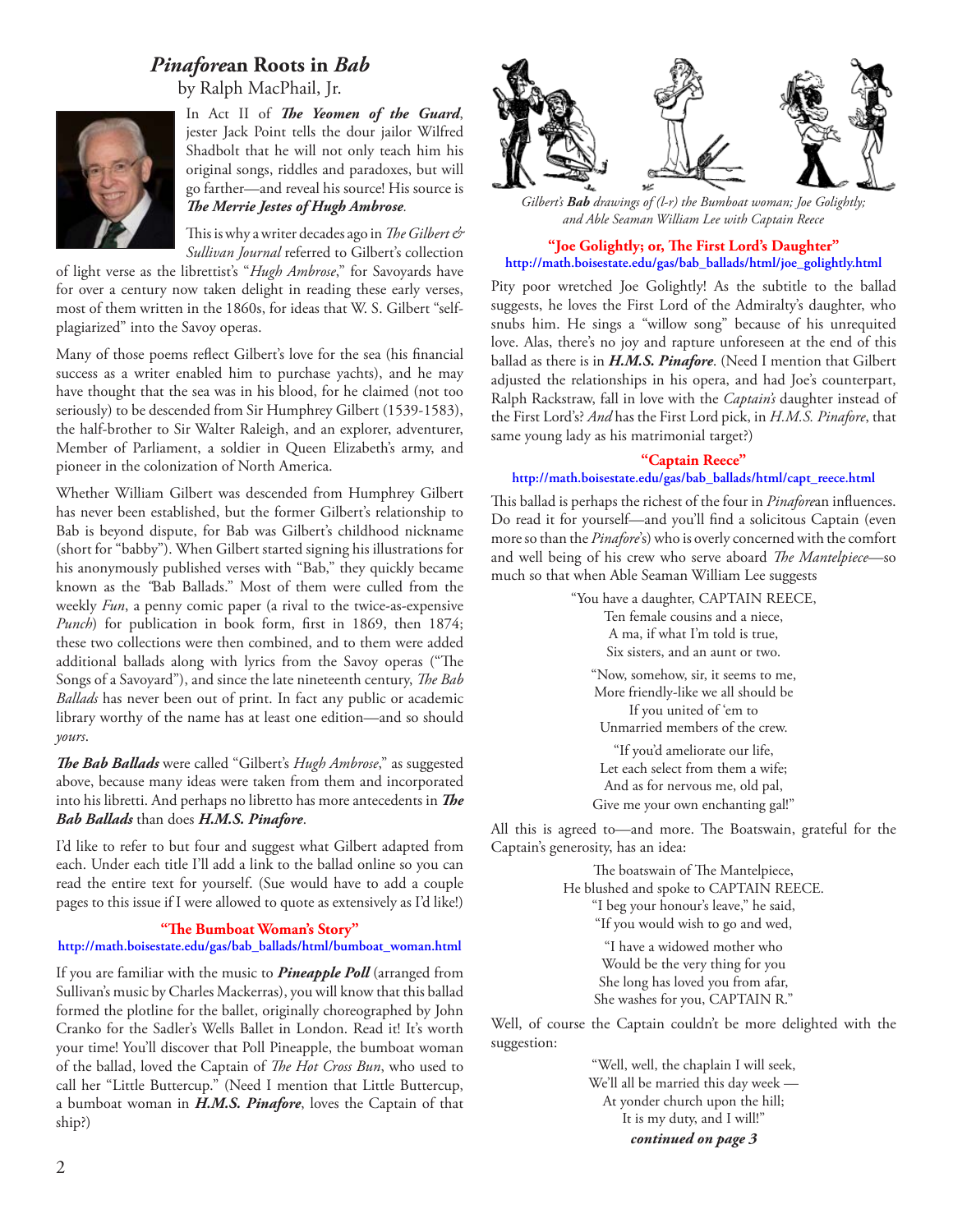## *Pinafore***an Roots in** *Bab***, continued**

The sisters, cousins, aunts, and niece, And widowed ma of CAPTAIN REECE, Attended there as they were bid; It was their duty, and they did.

(Need I mention that "sisters, cousins, aunts" is a recurring phrase in *H.M.S. Pinafore*—or that a lowly sailor aspires to marry the Captain's daughter—or that Captain Corcoran ends up with the bumboat woman Little Buttercup at the end of the opera?)

One of the delights of *H.M.S. Pinafore*, in addition to all of the pairings of soon-to-be-marrieds at the end, is Little Buttercup's revelation that she switched Corcoran and Ralph Rackstraw in childhood's happy hour when she was young and charming. Each man had been sent belowdecks in disgrace before she confesses, and when the revelation is made, Ralph returns miraculously dressed as the Captain, and the Captain returns dressed as a common sailor. Nobody questions Buttercup but accepts this *volte-face* readily—for it leads to the inevitable happy ending.

Gilbert's idea for this ending may have come from this Bab Ballad:



**"General John" http://math.boisestate.edu/gas/bab\_ballads/html/general\_john.html**

The title really *should* be "General John and Private James," for these are the two antagonists, as far apart on the military pecking order as are Captain Corcoran and Ralph Rackstraw.

One day Private James expresses his doubts as to their respective names:

> "A glimmering thought occurs to me (Its source I can't unearth), But I've a kind of a notion we Were cruelly changed at birth."

General John accuses Private James of making "a joke of doubtful taste," but then adds:

> "But, being a man of doubtless worth, If you feel certain quite That we were probably changed at birth, I'll venture to say you're right."

And Bab Balladeer Gilbert ties up the situation as quickly and as neatly as Librettist Gilbert does in *H.M.S. Pinafore*:

> SO GENERAL JOHN as PRIVATE JAMES Fell in, parade upon; And PRIVATE JAMES, by change of names, Was MAJOR-GENERAL JOHN.

I do hope that I have whetted some appetites for Gilbert's *Bab Ballads*. There are delights to be found in *all* of them, and anyone who professes to be a Savoyard should give them the attention they deserve. (I just checked **www.abe.com**, and there are many, many copies available for less than five dollars. Heartily recommended is my friend James Ellis's scholarly edition, published in paper and hardback by Belknap/Harvard University Press.)



# *H.M.S. Pinafore* **Cast and Staff**

Sir Joseph Porter – **Russell Gregory** Josephine – **Carol Brown** Captain Corcoran – **Gil Zilkha** Little Buttercup – **Janette Jones** Ralph Rackstraw – **Holton Johnson** Dick Deadeye – **David Fontenot** Bill Bobstay – **Julius Young** Bob Becket – **David Yakubik** Cousin Hebe – **Megan Sherrod**

Chorus of Sisters & Cousins & Aunts: **Jasmine C. Bell, Kate Clark, Leann Fryer, Rosa Harris, Melissa Kreuger, Maurine McLean, Susan Meitz, Annaliese Oliveira, Julia Powers, Rachael Shaw, Abigail Taylor, Hilary Taylor, Jamie Taylor, Brittany Trinité**

#### Chorus of Sailors:

**Bruno Barbosa, Arthur DiBianca, Andy Fleming, Will Fox, Paul Halstead, Ezra Hankin, Chris Karaguleff, Mark Long, John O'Brien, Mario Silva, Tim Sheaburne, Ian Stilwell, Patrick Wright, Jay Young** Marines: **Andy Heilveil, Dirk Yaple** Midshipmite: **Rebecca Yaple** Artistic Director: **Ralph MacPhail, Jr**. Music Director: **Jeffrey Jones-Ragona**

Production Manager: **Bill Hatcher** Stage Manager: **Monica Kurtz** Set Designer: **Ann Marie Gordon** Lighting Designer: **Jennifer Rogers** Costume Coordinator: **Pam Fowler** Pianist: **Karl Logue**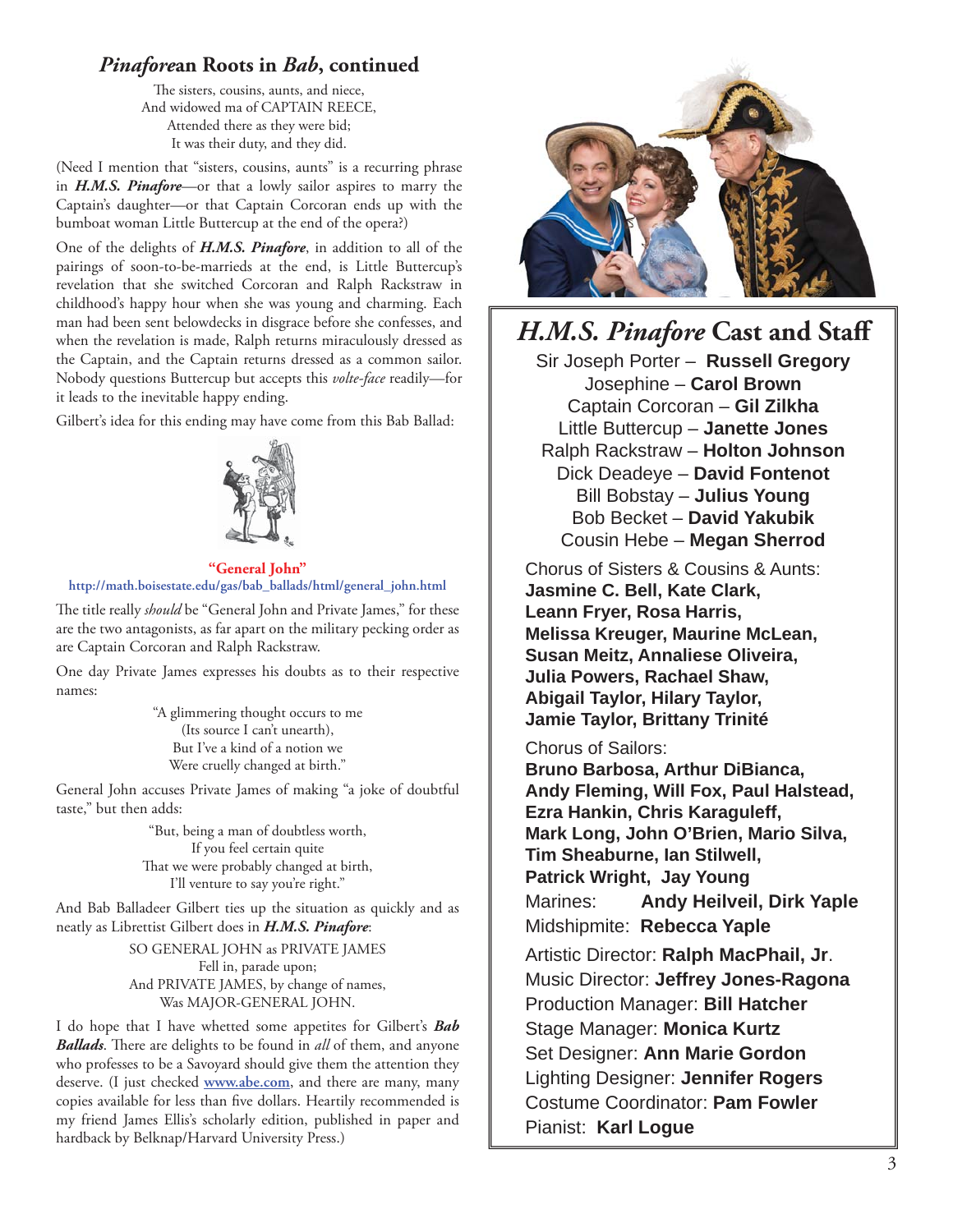## *Trial by Jury* by Reba Gillman



It's February 23, a little after 2 pm. People are starting to gather at the entrance to the First Presbyterian Church at 8001 Mesa Drive. More and more people are lining up to enter. The doors are finally opened at 2:30—it's a mob! What's going on? The Gilbert & Sullivan Society of Austin is putting on *Trial by Jury*, a fully-staged chamber production of the entire opera with costumes, props, the suggestion of a set, a

reduced chorus and grand piano accompaniment. Enthusiastically planned, and prepared in short order, still not sure—how many people will come to see it? As 260 people pushed into the sanctuary, the doors closed behind them. To the others, "Come back at 4:30 to see the second show!" And 240 people eagerly did, including a number of members of the first audience to see the show again.

It was a lovely, lively, very funny show, and very well performed. Amazingly, it was put together hastily, but with very high focus and concentration. Music Director Jeffrey Jones-Ragona worked first on music rehearsals, and made sure the cast really knew their words and music, Then came Ralph MacPhail. Jr., our Artistic Director, to direct the show, rehearse the staging, and solve the problems of working on a small stage with several levels, and less than a week to do it. There were unexpected excitements. On the Thursday, February 13, that Rafe was scheduled to arrive in Austin, he emailed us—sitting at home in Bridgewater, Virginia, with 15 inches of snow in his back yard and all flights cancelled. Fortunately he did arrive two days later and was able to meet the cast for two rehearsals on Sunday. He worked first on staging the principals—because, he told me, in order to work with the chorus you have to know exactly what the principals are doing. They rehearsed seriously Monday and Tuesday nights; but then Rafe went off to Bryan, TX, to do a G&S talk on Thursday at Saint Michael's Episcopal School and see their production of *Thespis*, returning to Austin late Friday. Two rehearsals of *Trial* on Saturday. Rafe feeling relaxed and confident of a good performance on Sunday. Two good performances because the cast had happily agreed to a second performance and so had the church.

All this was accomplished because we now have very firm backup support for everything we do. **Bill Hatcher** worked his head off ensuring that the cast could rehearse when needed. He had to find out the cast's availability and schedule around it. **Alexandra Reilman** served as Stage Manager and worked hard in ways that were very helpful to Bill. He also appreciated the energetic assistance of Board members who helped with setting up, striking and storing the set. The church sanctuary had to be totally cleared of all hints of GSSA's presence soon after the last hurrah. **Ron Watson** built the Jurymen's Box and the elevated Legal Banc from which the Judge presided. **Janette Jones** managed the costumes, which had been adjusted to more modern times. She borrowed extensively from everywhere, including the cast—the men supplied most of their own costumes. Only the court wigs and bridesmaids' dresses had to be purchased. Even the gorgeous bridal gown was on loan, and thereby hangs a tale.

The cast was selected by Jeffrey and Rafe, conferring by phone and email, choosing only known and reliable performers who could be counted on to learn their parts and come through well. There

was no time for auditions and trying out new performers. Even the well-known performers could not all be chosen, so no one omitted should feel slighted. Cast: **Arthur DiBianca** - The Learned Judge; **Carol Brown** - The Plaintiff; Wayne Davis - The Defendant; Janette Jones ~ Counsel for the Plaintiff; David Fontenot ~ Usher; **Robert L. Schneider** - The Foreman of the Jury. Chorus: Amanda **Kay Boundy**, **Amelia Ciskey**, **Patricia Combs**, **Leann Fryer**, **Mark Long**, **Scott Poppaw**, **Nicole Ryder**, **Rachael Shaw**, **David Treadwell**, and **Jay Young**. It should be noted that **Holton Johnson** was originally cast as The Defendant, but had to drop out due to illness. Also note that our Counsel for the Plaintiff was played by a woman, not a man. This seems unusual, but it has occurred before, at least once in a D'Oyly Carte production. **Jeanne Sasaki** sat in for the orchestra, playing a grand piano with her usual skill.

Jeffrey conducted the opera from the center aisle at about the second row. He took up most of the space, which created a hazard because many of the performers made their entrance coming down that aisle. Fortunately no one got entangled in the music stand, or tripped on the wires and fell dramatically. I especially worried about Carol in her beautiful wedding gown, which was amply constructed, and had a wide and circular train. But she managed magnificently, making little kicks to properly adjust the silken cloth. Every step she took in the aisle, upon the stage, stepping up and stepping down from level to level, dress always just right, displayed to best advantage. When I told Carol later that she sang well, I added that I especially admired the professional way she had handled her dress, and she glowed with pride and joy that someone noticed. **Byron Arnason**, our most enthusiastic admirer, who had attended the rehearsals, told me this was no accident. They discussed handling that dress and rehearsed it over and over. Then I remembered that in 1998, when Rafe first came to stage our production of *The Mikado*, we all noted the attention placed on handling the fans, and were amazed to learn the cast practiced the exact effective flip as they waited for their next entrance. We soon learned that Rafe left nothing to chance, and inspired careful rehearsal of anything causing a problem, so of course The Plaintiff's wedding gown behaved!

It was a lovely day, and the refreshments were delicious. We all went home with a glow of satisfaction. We did it! We can do it again! And we will!



*large audiences for both performances overwhelm the Judge*

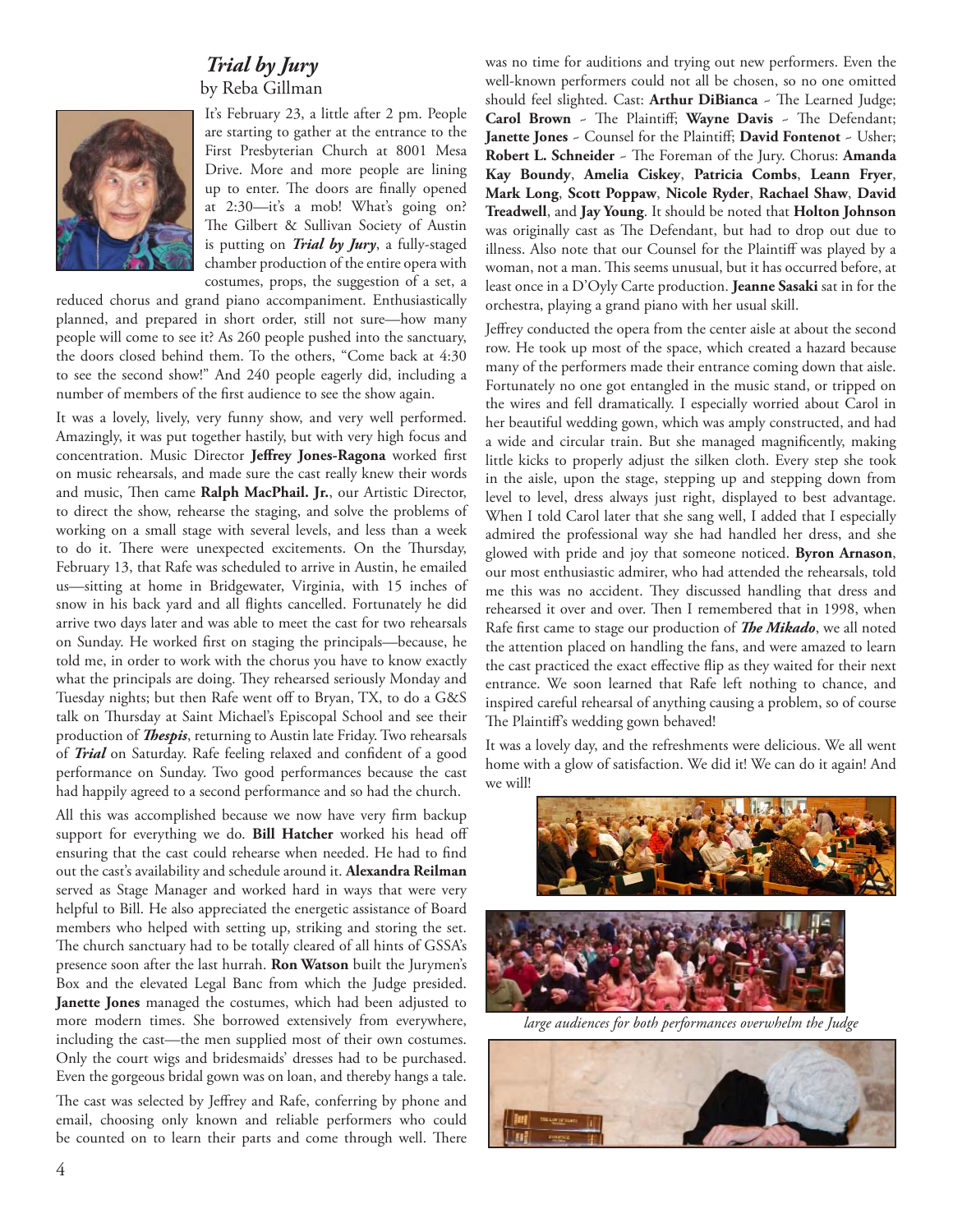## The Gilbert & Sullivan Society of Austin presented *Trial by Jury* in February 2014

 *photos courtesy Steve Schwartzman see more at* **gilbertsullivanaustin.smugmug.com**



*plaintiff Carol Brown and her bridesmaids (l-r) Nicole Ryder, Leann Fryer, Amelia Ciskey, and Amanda Kay Boundy*



*usher David Fontenot, judge Arthur DiBianca, and counsel Janette Jones*



*the public (l-r): Mark Long, Rachael Shaw, Daniel Brookshire, and Patricia Combs*



*the impartial jury (l-r): Jay Young, David Treadwell, Scott Poppaw, and foreman Robert L. Schneider, demanding "substantial damages" from the defendant*



*"A nice dilemma"*



*"Oh, joy unbounded"*



*the defendant, Wayne Davis*



*maestro Jeff rey Jones-Ragona*



*pianist Jeanne Sasaki was assisted by skilled page-turner Cody Ireland*



*president Libby Weed welcomed the crowd*



*stage manager Alexandra Reilman and stage director Ralph MacPhail, Jr., carefully review the dress rehearsal*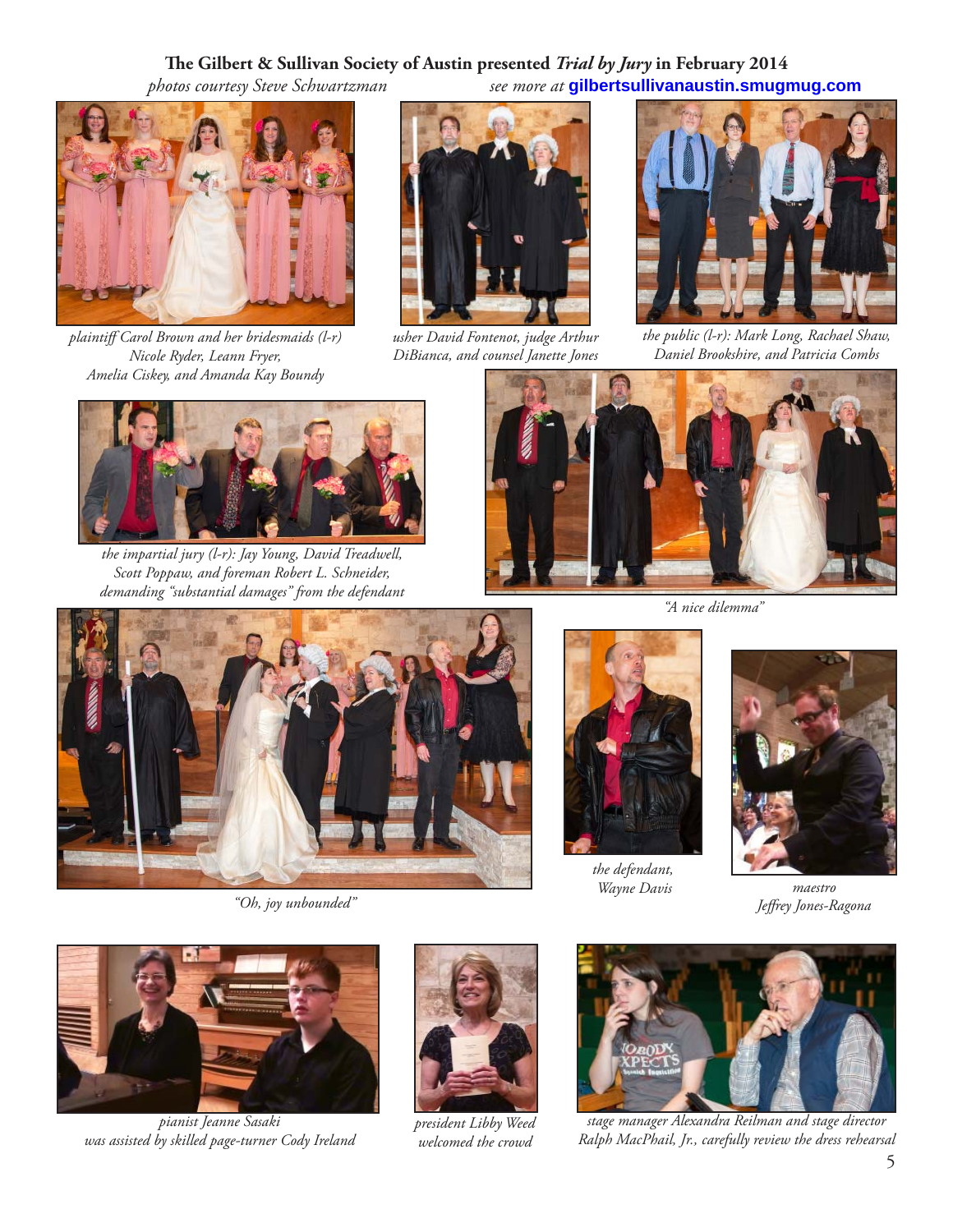# **Ad Space Available in the** *H.M.S. Pinafore* **Playbill**

Consider purchasing an ad for your business, practice, service, etc., in the *H.M.S. Pinafore* playbill. It will be seen by several thousand G&S aficionados.

Ads come in several different shapes and sizes, all at reasonable rates:

- full page  $4\frac{1}{2}$ " x7½" @ \$300,
- half page  $4\frac{1}{2}$ "x3¼" @ \$150, and
- quarter page vertical or horizontal 2¼"x3¾" or 4½"x1⅞"@ \$75.
- The one and only Full Back Page (in color!) can be yours for \$500.

Invite the people with whom you do business to purchase an ad and help support this production.

You can see playbills from our last five productions on our website (**www.gilbertsullivan.org**): Click Summer Grand Production, then select a show under Recent Summer Productions and click on the Playbill.

To reserve ad space in the *H.M.S. Pinafore* playbill, contact **Diane Radin** at **diane@gilbertsullivan.org**. Ad copy is due by May 16.

#### **Come to** *H.M.S. Pinafore* **at Reduced Group Rates!**

Organizations or individuals who wish to put together a group of at least ten persons to see *H.M.S. Pinafore* can contact Michael Meigs either at **michael@gilbertsullivan.org** or telephone **512-420- 0888** for information. GSSA can create a special code to be used for advance purchases at reduced rates either at the Long Center's on-line ticketing service (**www.tinyurl.com/GSSA-HMSPinafore**) or when telephoning Long Center ticket services at **512-474-5664**. Organizers have the option of asking for a block of seats to be reserved for a specific performance or requesting "open date" codes for the group, valid for any performances *except* the final Sunday matinee.



*cast of the 1976 production of H.M.S. Pinafore that started the Gilbert & Sullivan Society of Austin*

## **NEWS of our MEMBERS**

**Kate Clark** was seen in the role of Gwendolyn Pigeon in Neil Simon's *The Odd Couple* at the City Theatre in March. In April, she has been playing the part of Sarah in Stephen Sondheim's landmark musical *Company* at the Dougherty Arts Center.

**Jay Michael** tells us the outstanding Barbershop Quartet *Storm Front* will join the *A Cappella Texas* chorus and the *Ringside Quartet* in concert at Brentwood Christian School on Saturday, May 3, at 2 and 7 pm. For more information, visit acappellatexas.org.

**Michelle Haché** (last year's Princess Ida) recently starred as Grizabella in *Cats* with the Georgetown Palace Theater. In April, she has been playing the role of Marie-Louise von Franz (Swiss Jungian psychologist and scholar) in *For Fear the Glass May Shatter*, a newly written chamber opera with The Vortex. This summer, she'll be seen as Aunt Eller in Zilker Hillside Theater's *Oklahoma*. She has also recently become a reviewer for Broadway World—Austin & San Antonio, so expect to see her at many productions in the area.

**Dirk Yaple**, a Marine in our summer production of *H.M.S. Pinafore*, is a sophomore at AISD's Liberal Arts and Science Academy (LASA). He has just been invited to join the International Thespian Society, an honorary organization for high-school and middle-school theatre students.

GSSA performers **Amanda Boundy**, **Amelia Ciskey**, **Jasmine Haghighatian**, **Rosa Harris**, **Jake Jacobsen**, **Holton Johnson**, **Alexandra Reilman**, **Megan Sherrod**, and **Jay Young** are in Austin Lyric Opera's *The Elixir of Love* on May 1and 3 (both at 7:30 pm) and May 4 (at 3 pm) at The Long Center for the Performing Arts.

## **Curtain Up!**

The Capital City Men's Chorus will present their 25<sup>th</sup> Anniversary Spring Concert, *Curtain Up!*, in the historic Stateside at the Paramount, 719 Congress Avenue, on Saturday, May 3, at 7:30 pm and Sunday, May 4, at 4 pm. Under the direction of Dr. Jeffrey **Jones-Ragona**, GSSA's Music Director, *Curtain Up!* is a celebration of song and dance featuring some favorite selections from stage and screen. Spanning over 80 years of music, there is something that is sure to please any music lover. The show will also feature GSSA cast members **Paul Halstead**, **Scott Poppaw**, **Evan Kelley**, **John Lopez**, and **Daniel Brookshire**. For more information or to purchase tickets, visit the CCMC website at **www.CCMCaustin.org**.

#### **Send Us Your News!**

The next newsletter should arrive in late May; the deadline for submissions is **May 12**. Please send your news to **news@gilbertsullivan.org**. Thanks!

This and many previous editions of the newsletter are available (in glorious color!) on our website. **www.gilbertsullivan.org**: under About Us, select Newsletter Archive, then the desired issue.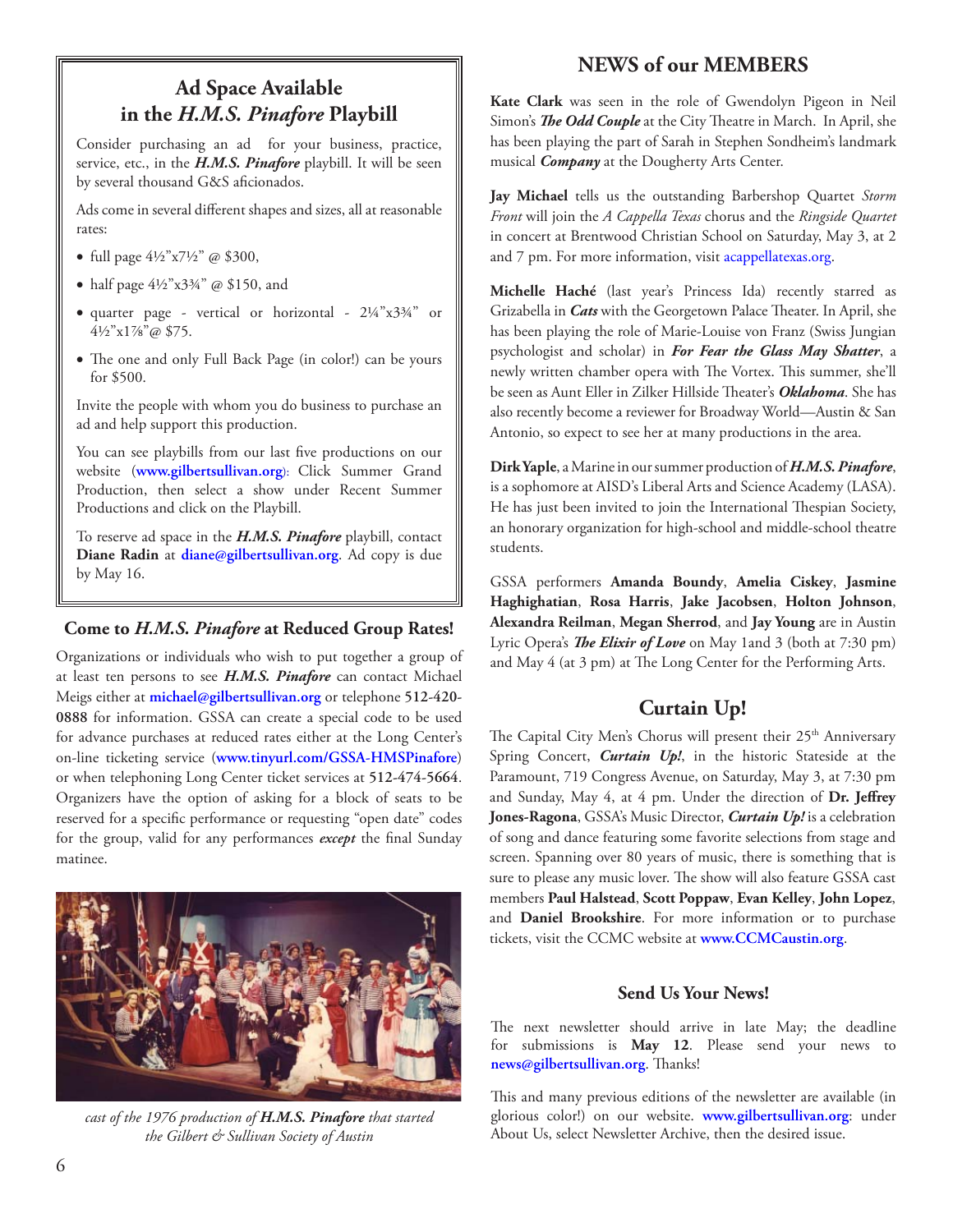#### MEMBERSHIP FORM

We encourage you to join our Society. If you are a member, please check your membership renewal on the top of the mailing label. If expired or near expiration, your membership needs to be updated! To correct your address, renew your membership, or become a member, complete this form, and mail it to us with your check, payable to "GSSA," or call to join (512) 472-4772 (GSSA).

Please check a membership category:

| $\Box$ Individual (\$20-\$29) |  |
|-------------------------------|--|
|                               |  |

**Family/Group** (\$30-\$49) **Patron** (\$50-\$99)

 $\Box$ 

**Grand Duke or Duchess** (\$100-\$249)

**Major General** (\$250-\$499)  $\Box$ **Pooh-Bah** (\$500-\$999)  $\Box$ 

**Pirate King** (\$1000-\$2499)

**Savoyard** (\$2500 & up)

| Name                                                                          |  |
|-------------------------------------------------------------------------------|--|
|                                                                               |  |
| <b>State</b><br><u> 1989 - Johann Stein, mars an deutscher Stein († 1958)</u> |  |
|                                                                               |  |
|                                                                               |  |
|                                                                               |  |
| Does your company match donations?                                            |  |
| I'd like to volunteer. I'm interested in:                                     |  |
|                                                                               |  |

We are proud to list our members in our programs, but if you would prefer NOT to be listed in our programs, please check here:



**Goodbye to Rose Taylor Reba Gillman**

There was a very good concert in UT's Bates Hall on Sunday, January 26, in memory of **Rose Taylor**, and many people contributed lovingly. Rose had a very important influence in the world of music and singers, and I was happy that the program included the G&S Society of Austin performance of a scene with **Trey Deason** as Ko-Ko and **Janette Jones** as Katisha from the G&S opera *The Mikado*. Trey had performed Ko-Ko in our 2005 production of *The Mikado* with Rose playing Katisha, and Janette played the part of Katisha in our other productions of *The Mikado*. This was a welcome and proper observance of Rose's relationship with the Gilbert & Sullivan Society of Austin. In the printed pages of remembrances there was a message from **Ralph MacPhail, Jr.**, in his capacity as Artistic Director of GSSA. There were also speeches and performances by relatives, friends, colleagues, and students of Rose.

Many of the performers also have connections to GSSA: **Amelia Ciskey**, **Patricia Combs**, **Leonard Johnson**, **Claire Vangelisti**, and Gil Zilka. There were several GSSA members in the audience, as well: Rose's husband **Russ Prickett**; close friend **Chris Buggé**; **Bill**, Nan, and Betty Hatcher; and me. Adrienne Inglis, sometime flutist in the GLOO, was there also as part of the Texas Choral Consort who sang on stage at the end in the final tribute, when many in the audience rose to sing with those on stage. We were all there to pay loving tribute to a wonderful performer and person.



## **Wand'ring Minstrels**

The Gilbert & Sullivan Society of Austin's Wand'ring Minstrels are ready to entertain for your next event, presenting lively, lovely, and amusing musical numbers in your home, party, school, or activity. See our website (**www.gilbertsullivan.org**) for further details.

The Wand'ring Minstrels will be performing at the Bee Cave Galleria Farmer's Market on Sunday, April 27, from noon to 2, and at The Heritage Retirement Home on Thursday, May 8, at 11. They hope you can all see and book one of their shows!



is the official moving and storage company of The Gilbert & Sullivan Society of Austin. Many thanks, Armstrong!